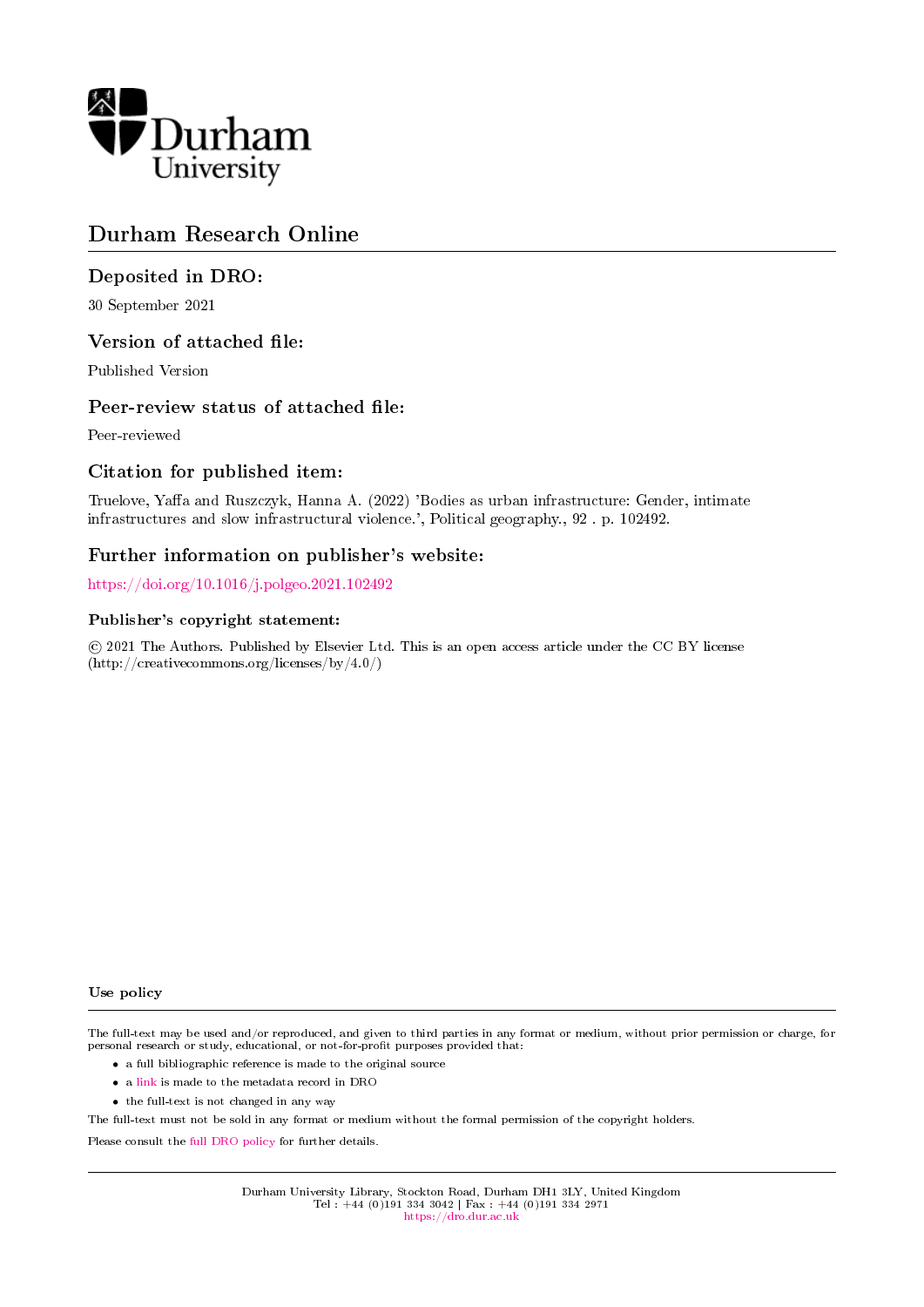Contents lists available at [ScienceDirect](www.sciencedirect.com/science/journal/09626298)



Political Geography



journal homepage: [www.elsevier.com/locate/polgeo](https://www.elsevier.com/locate/polgeo)

# Bodies as urban infrastructure: Gender, intimate infrastructures and slow infrastructural violence



Yaffa Truelove<sup>a,\*</sup>, Hanna A. Ruszczyk <sup>b</sup>

<sup>a</sup> *Department of Geography, University of Colorado, Boulder, USA* 

<sup>b</sup> *Department of Geography, Durham University, UK* 

ARTICLE INFO

*Keywords:*  Bodies Infrastructure Intimate Slow violence Gender India Nepal

# ABSTRACT

Drawing from deep longitudinal and ethnographic work, this article interrogates a set of key relationships between bodies, gender and infrastructure in the context of understanding cities such as Bharatpur and Dhangadhi in Nepal as well as Delhi, India. This article seeks to make two contributions. First, utilizing feminist political geography approaches, we examine bodies as infrastructure, referring to how the social and material work of the body helps to build, develop and maintain cities through gendered infrastructures in the everyday. We show conceptualizing bodies as infrastructure reveals important and intimate dimensions of the everyday politics and social and material forms that enable critical resources to flow and integral networks be built in cities. Second, we demonstrate from our comparative case studies the ways that gendered "slow infrastructural violence" accrues through patterns of infrastructural invisibility. Particular bodies act as urban infrastructure in everyday and unremarkable ways, shaping the uneven social and political consequences of embodied infrastructural configurations. We specifically examine slow violence and informal financial infrastructure in Bharatpur and the provisioning of health in Dhangadhi followed by the exploration of slow violence and fragmented water in Delhi. This article thus raises a simultaneous call for theoretical engagement with the socio-materiality of infrastructure and the body, an increased regard for the multiplicity of urban infrastructures, and an interrogation of gender and infrastructural politics in cities where more people will be living in the future and where politics and infrastructure are being actively created.

### **Declaration of interest**

None.

## **1. Introduction**

Critical urban scholars and geographers focusing on southern urbanism have created an impressive and growing literature on infrastructure. From the necessity to consider comparison between the north and the south (McFarlane & [Robinson, 2012;](#page-9-0) [Ranganathan](#page-9-0) & Balazs, [2015\)](#page-9-0) and heterogeneous infrastructural configurations within cities themselves [\(Lawhon et al., 2018:](#page-9-0) [McFarlane et al., 2017](#page-9-0)), to understandings of infrastructure as hybrid ([Larkin, 2013](#page-9-0)), incremental ([Silver, 2014\)](#page-9-0), visible/invisible ([Star, 1999;](#page-10-0) [Amin, 2014\)](#page-9-0), lived (Graham & McFarlane, 2014), and peopled [\(Simone, 2004](#page-9-0)). This body of work has not only "importantly expanded meanings and understandings of infrastructure" [\(Lawhon et al., 2018,](#page-9-0) p. 722) that acknowledge both the social and material dimensions of infrastructure, it has also opened up multi-disciplinary approaches that go beyond understanding infrastructure as being primarily rooted in non-living material systems and structures, but rather highlighted the simultaneous social, cultural and peopled dimensions of infrastructural networks that make infrastructure "living" ([Berlant, 2016\)](#page-9-0). In Berlant'[s \(2016](#page-9-0): 393) words, "infrastructure is not identical to system or structure, as we currently see them, because infrastructure is defined by the movement or patterning of social form. It is the living mediation of what organizes life: the lifeworld of structure". Such understandings have led to a growing number of new studies that consider how infrastructures are forged, maintained, and eroded through changing relations that pattern social and material form – and in the case of the urban, structure the ways that life is made and unmade in cities [\(Elyachar, 2010](#page-9-0); Lancione & [McFarlane, 2016](#page-9-0); [Millington,](#page-9-0)  [2018;](#page-9-0) [Ruszczyk, 2017;](#page-9-0) [Simone, 2004](#page-9-0)). The everyday making (and unmaking) of infrastructures is thus inclusive of – and just as much about – the social, peopled, and financial infrastructures that enable life to take

\* Corresponding author. Department of Geography University of Colorado at Boulder 260 UCB Boulder, CO, 80309, USA. *E-mail address:* [truelove@colorado.edu](mailto:truelove@colorado.edu) (Y. Truelove).

<https://doi.org/10.1016/j.polgeo.2021.102492>

Available online 20 August 2021 Received 8 December 2020; Received in revised form 6 July 2021; Accepted 19 August 2021

0962-6298/© 2021 The Authors. Published by Elsevier Ltd. This is an open access article under the CC BY license [\(http://creativecommons.org/licenses/by/4.0/\)](http://creativecommons.org/licenses/by/4.0/).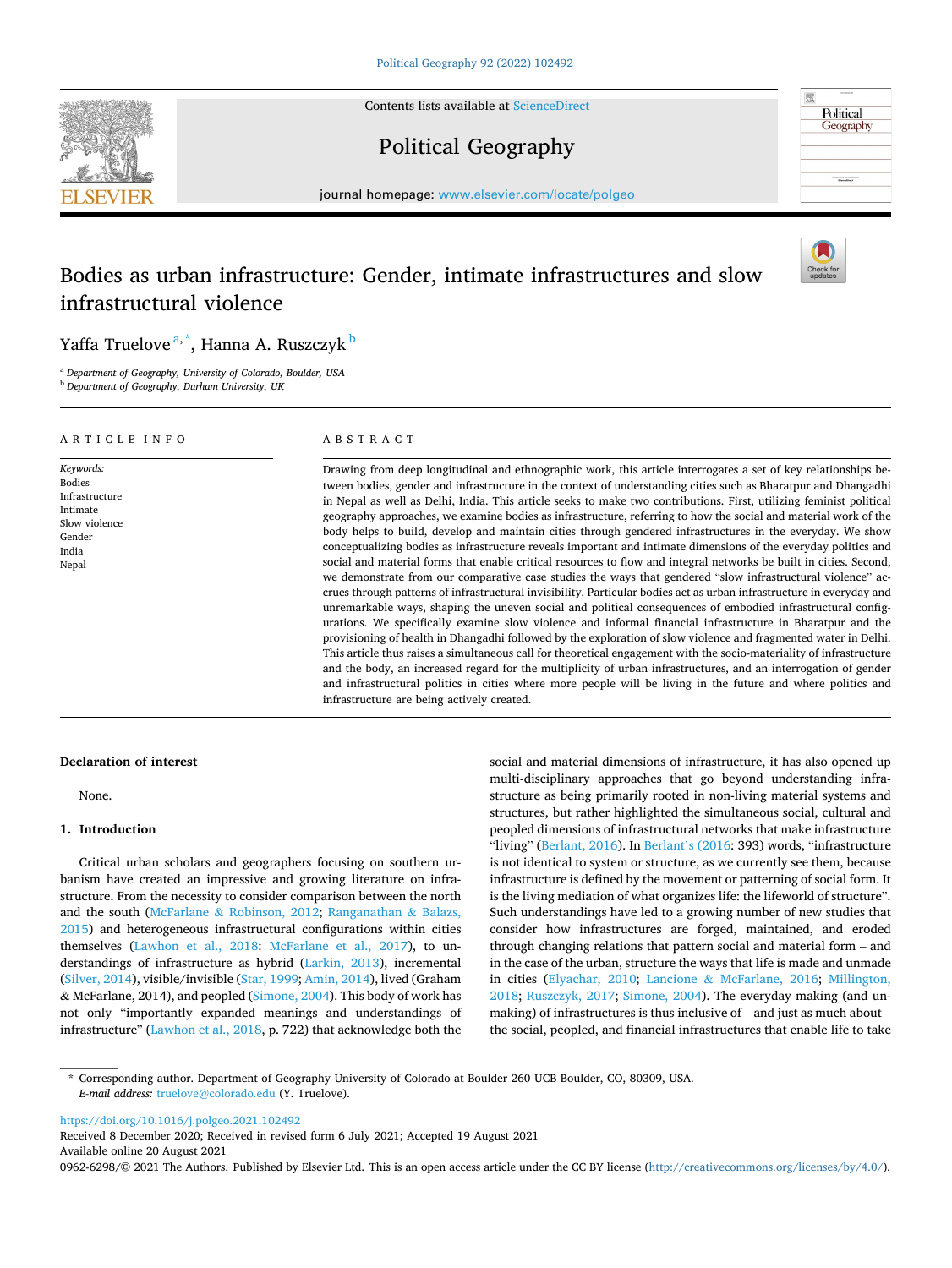place, as it is about more conventional associations of infrastructures comprising roads, pipes, and sewer networks.

This article builds on geographic and interdisciplinary approaches to urban infrastructure that highlight their social, material, and "living" components and forms. While acknowledging the tremendous and varied scholarship in urban studies on the multiplicity of infrastructure, there continues to be a need to further interrogate how living social and material infrastructures shape, maintain, and enable urban life, politics, and distinctly unequal lived experiences of the city. As scholars such as [Simone \(2004\)](#page-9-0) demonstrate that "people are infrastructure" through flows of information and networks of collaboration in cities like Johannesburg, and [Elyachar \(2010\)](#page-9-0) demonstrates the social infrastructure she calls "phatic labor" that women use to bolster financial networks and resilience in cities like Cairo, we build on this body of work in several distinct ways. Specifically, this article pushes the concept of infrastructure further into the sphere and scale of the body, drawing on feminist theory and feminist political geography more specifically to do so. By exploring the body as infrastructure in three highly differing cities of South Asia, we argue that there is a consistency of this phenomenon. The embodied and gendered dimensions of infrastructure constitute integral forms of living infrastructure that enable critical networks in the city to function, while profoundly shaping urban life and the politics of inclusion and exclusion. Yet, gendered and embodied dimensions of infrastructure have been rather lightly interrogated in the literature thus far. In demonstrating the ways that gendered bodies act as critical urban infrastructure, we follow Star'[s \(1999:](#page-10-0) 379) assertion that studying the unstudied with regards to infrastructure offers an enriched understanding of cities that brings infrastructural visibility through "a social justice agenda by valorizing previously neglected people and things."

In interrogating the relationships between bodies, gender and infrastructure, and specifically the making of cities such as Bharatpur and Dhangadhi in Nepal and Delhi, India, this article seeks to make two primary contributions. First, we show how conceptualizing bodies as infrastructure reveals important dimensions of the social and material processes that enable critical resources to flow and integral networks to be built in cities. We explore this in relation to intimate infrastructures, referring to how the social and material work of the body helps to build, develop and maintain cities through gendered infrastructures in the everyday. Second, we show from our comparative case studies the ways that gendered "slow infrastructural violence" accrues through patterns of infrastructural invisibility. Particular bodies act as urban infrastructure in everyday and unremarkable ways, and attention to embodied infrastructural configurations reveals important social and political dimensions of the consequences of infrastructure on everyday urban life. This article thus raises a simultaneous call for theoretical engagement with the socio-materiality of infrastructure and the body, an increased regard for the multiplicity of urban infrastructures, and an interrogation of gender and infrastructural politics in the city.

### *1.1. Experiencing cities*

Empirically, this article draws from long-term ethnographic research in two tier-two cities in Nepal, Bharatpur and Dhangadhi, as well as the mega-city and capital of India, Delhi. Our ethnographic work is not intended to provide an exhaustive qualitative analysis of bodies as infrastructure in each field site, but rather demonstrate some of the key processes, mechanisms, and practices by which bodies act as urban infrastructure in the cities and sites of our long-time research. Specifically, Ruszczyk draws from research in second-tier cities of Nepal from November 2014–April 2019 through four fieldwork trips to Bharatpur in which 120 people were interviewed, the majority of whom were women. Several focus group discussions with community groups (especially mothers' groups) took place and some of the interviewees were repeatedly visited. Aims of the fieldwork included analyzing how urban governance was evolving and changing in an academically underresearched yet rapidly urbanizing second-tier city. One trip to

Dhangadhi in November 2017 took place in order to compare how second-tier cities were developing and the role of women's bodies as infrastructure was specifically investigated. Over 20 interviews took place with community groups, government officials, health officials and non-governmental organizations in Dhangadhi. Truelove draws on ethnographic research on planned and informal settlements of Delhi, India during 2011–2012, as well as follow-up fieldwork in 2016 and 2017, including interviews and/or focus groups with more than 60 residents. This research was primarily aimed at tracking the differing gendered infrastructures by which water is accessed "beyond the network" in both formal and informal settlements.

By considering how bodies act as both social and material infrastructure in a set of cities that have distinct features and are of varying sizes, we hope to demonstrate how intimate infrastructures, their visibility and invisibility, and their consequent "slow violence" are forged, maintained and navigated in highly situated ways. Further, by drawing from data sets across differing cities, we consider the differing types of intersectional caste, class and gender politics that both produce everyday infrastructures, as well as their uneven social and political consequences in the cities of study. The article proceeds as follows. First, we draw from feminist political geography and other gendered approaches to infrastructure to conceptualize bodies as infrastructure. We then propose the frame of slow infrastructural violence for understanding the consequences of bodies as infrastructure, which brings attention to mundane and slowly accruing forms of violence that accompany gendered infrastructural practices in cities that are rapidly transforming or developing. The article then turns to an elaboration of empirical qualitative evidence of how the body as infrastructure, and slow infrastructural violence, manifests itself in two urbanizing cities of Nepal and in Delhi. We conclude by arguing for further theoretical engagement with the socio-materiality of infrastructure and the body, an openness to the multiplicity of urban infrastructures, and an interrogation of gender and infrastructural politics in cities where more people will be living in the future and where politics and infrastructure are being actively created. These cities warrant exploration.

#### *1.2. Bodies as infrastructure*

This article puts forward the conceptualization of bodies as infrastructure. We specifically show how the body acts as both a material and social form of infrastructure not only in megacities like Delhi, but as importantly, in urbanizing spaces such as Bharatpur and Dhangadhi, Nepal that warrant critical analysis. Cities such as Delhi, Bharatpur and Dhangadhi are important to reflect upon because it is in such places that urban dwellers of the world reside ([UCLG, 2020\)](#page-10-0). These cities represent the lived experience of cities throughout the world. Although megacities and regional urbanizing cities may have many differences (including population size, geographic size, levels of inward and outward migration, density, and financial resources under the management of local authorities) ([Ruszczyk et al., 2021\)](#page-9-0), there are similarities in the way infrastructure is evolving, the role of gendered bodies as socio-material infrastructure and the power involved in these evolving dynamics. This is an important contribution to political geography.

Conceptualizing the body as infrastructure firstly seeks to build on, and extend, a growing scholarship that examines infrastructure across scales (global, regional, urban, intra-urban) and spheres (social, cultural, political, economic, material, and ecological). As infrastructure is a collective term that has been reworked through recent social science studies that give attention to both its human and non-human agencies and associations, infrastructures consist of a plurality of integrated parts that are understood to support some higher order project taking place ([Carse, 2017](#page-9-0)). Rather than what constitutes an infrastructure being pre-determined and intuitive, [Larkin \(2013\)](#page-9-0) argues that the act of defining something as an infrastructure is a categorizing moment that brings particular aspects of an infrastructure into view, while potentially obviating others. For [Harvey et al. \(2017: 7\)](#page-9-0), while "anything can be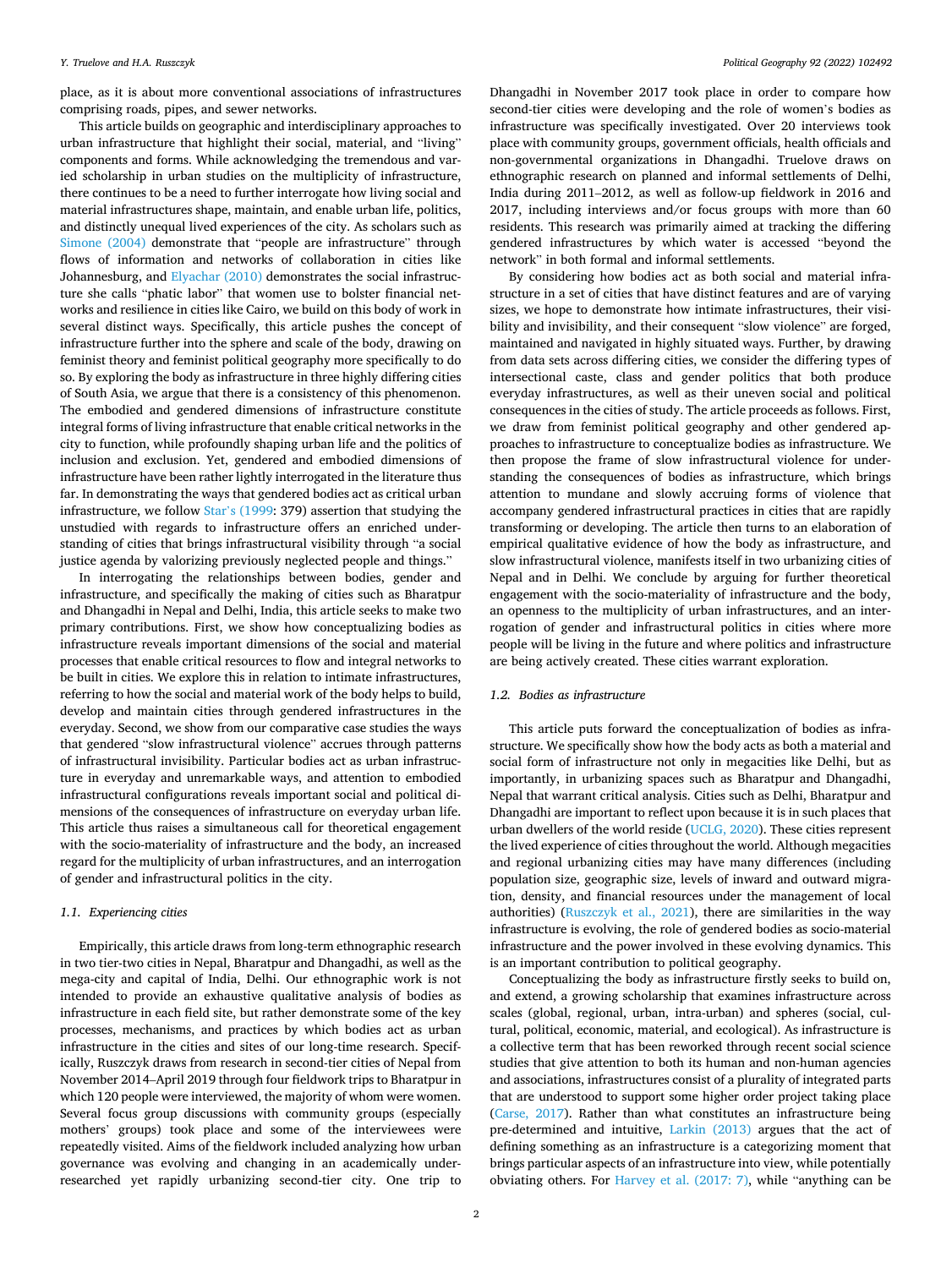called into being as an infrastructure" what is important to consider is that once something is defined as infrastructure, there are implications related to sites of governance. As infrastructure can be found on multiple scales in the city, we understand that defining an infrastructure is a political act that focuses attention on certain aspects of infrastructure while ignoring others. It is precisely because bodies are not conventionally understood to comprise infrastructure – that their roles in mundane tasks such as hauling water, providing social networks of support in neighborhoods, and even aiding in financial networks of exchange do not surface in policy, planning, and mainstream narratives of how resources and networks function to build cities – that the role of the body in critical urban networks is often made invisible and overlooked.

Secondly, in our case studies of bodies as infrastructure across South Asian cities, we also build on feminist political geographers' longstanding work on the intimate and the body. This scholarship has "long centered the body as subject and object of analysis through which to understand how power acts spatially in the world to control" ([Mountz, 2018](#page-9-0), p. 759). Feminist political geography expands the realm of the political to untangle and attempt to understand the relationships between space, power and politics [\(Staeheli et al., 2004](#page-9-0); [Fluri, 2009](#page-9-0); Fluri & [Piedalue, 2017](#page-9-0); [Hyndman, 2019](#page-9-0)). Through these relationships, the intimate sphere of life, which includes bodies and the body, becomes key. In the words of Mountz, the body "becomes analytical tool, scale, site, ...that is subjected to other processes" [\(Mountz, 2018,](#page-9-0) p. 761). Thus, feminist geographic thought has reformulated the body as an active site by which wider processes become collapsed and experienced in the everyday, and by which differing forms of political engagement occur (Fluri & [Piedalue, 2017;](#page-9-0) Pain & [Staeheli, 2014](#page-9-0)). We thus understand the intimate not to be disconnected from the structural, but as feminist political geographers and others have shown, to constitute a sphere of life and everyday practice by which wider political, economic, and social relations are experienced and lived. For example, [Pain and](#page-9-0)  [Staeheli \(2014\)](#page-9-0) suggest that intimacy consists of both proximate and distant spatial relations that span interpersonal, institutional and national realms. This also includes a consideration of how emotion, affect, and embodiment are tied to a range of differing spatial relations.

This work is particularly useful in embodying infrastructure studies through our framing of how bodies become a critical urban infrastructure. Considering bodies as an important and intimate dimension of infrastructure provides insight into the multi-scalar spatial relations that are connected to the body's infrastructural practices (Pain & [Staeheli,](#page-9-0)  [2014\)](#page-9-0). Whether the work of women's bodies that maintain waste infrastructure in Dakar ([Fredericks, 2018](#page-9-0)), to gendered social labor that bolsters financial networks in Cairo [\(Elyachar, 2010](#page-9-0)), to networks of care by which water is secured by women for the benefit of other household members in Delhi [\(Truelove, 2019a\)](#page-10-0) – all are connected to wider political, economic, ecological and social relations. As the [Col](#page-9-0)[lective \(2019:](#page-9-0) 21) state, bringing feminist perspectives on the body into understandings of urban infrastructure.

"opens up avenues for exploring how bodies – in their racialized, classed, gendered, aged forms – constitute infrastructural systems. Such an approach challenges the prefigurative and performative role of people in/as infrastructure by revealing the ways embodied labour is embedded in large infrastructures, knowledge practices, urban lives."

Ultimately, we show how the infrastructures maintained through the body's social, affective and material practices disclose important dimensions of how infrastructures are made in the everyday, how networks across the city work, and how the city (and patterns of belonging, exclusion and violence) are unevenly experienced. Bringing an intimate perspective to analyzing infrastructure is critical to uncovering important and unpredictable dimensions of infrastructure in daily life. As [Wilson \(2016\)](#page-10-0) notes, "Tracing circuits of pipes and cables embeds intimate relations in unpredictable junctures of material and symbolic power."

through this lens opens up analytical space to consider the politics at hand in the mundane practices of the body as it engages in infrastructural labor, care, and social work and is connected to wider social, political, and economic processes at the neighborhood, city, and regional scales. We show how intimate and embodied activities of daily life, from forming social networks in neighborhoods to enacting gendered household labor of hauling and distributing water, form key infrastructures by which urban dwellers access and circulate resources and knowledge, while also disclosing how neighborhoods and cities are unequally experienced at the bodily scale. This analysis thus contributes an urban and infrastructural focus to "feminists' ongoing interrogations of the everyday, the intimate, and the mundane as vital spaces from which to theorize in/equality and to map the workings of power" [\(Pie](#page-9-0)[dalue, 2019:](#page-9-0) 4, see also Nelson & [Seager, 2005](#page-9-0) as well as [deLeeuw,](#page-9-0)  [2016\)](#page-9-0).

Finally, in understanding the body as infrastructure, we draw from the nuanced work of anthropologist Julia [Elyachar \(2010\)](#page-9-0) who expands on the gendered social and financial infrastructure of Cairo. She delves into how women who live lives apart from the male world provide essential social and financial infrastructure. This in turn, allows their communities and male family members to be successful. Elyachar utilizes the concept of "phatic labor" to make visible social infrastructure. She argues that women create key social infrastructures through maintaining relationships and extended contacts that can be mobilised not only in a time of need but to achieve long term familial goals (i.e. marriage for children, establishing businesses). The gendered infrastructures of women's social networks, viewed as a form of "essential infrastructure" (ibid, 456), allow the city to function. While the social labor of such networks may not create conditions for women or their families to thrive, women's bodies buttress against the city crumbling or collapsing, and actively create conditions for male family members to be more successful and resilient in Cairo. Although [Berlant \(2016:](#page-9-0) 393), following [Edwards \(2003\),](#page-9-0) proposes that "failure of an infrastructure is ordinary in poor countries and countries at war", our research draws on Elyachar and others to argue a different position. If we broaden the understanding of infrastructure to the social and material practices of bodies, then people as infrastructure [\(Simone, 2004\)](#page-9-0) do more than prevent the city from failure. They can actually help the city to develop, enable critical resources to reach households, and often support particular household members to have economic resilience and life opportunities in cities, albeit often reifying particular types of gender/class/race inequities in the process.

[Fredericks](#page-9-0)' (2018) work demonstrates how such intersectional gender inequities become reified as gendered and classed bodies labor unequally in waste infrastructural networks in Dakar, Senegal. She provides essential signposting for this article by paying particular attention to overly burdened female bodies that comprise the materiality of rubbish collection in the city. Fredericks utilizes a materialist reading of infrastructure through which the definition of infrastructure is expanded to recalibrate how we think through material and social aspects of labor and working bodies. Here, the infrastructures of waste in the city become devolved onto the gendered, laboring body, which is further marked as disposable within wider urban and gender politics.

### *1.3. Slow infrastructural violence*

The second main conceptual contribution we seek to make in this article relates to what we call "slow infrastructural violence," which we argue often accompanies, and is a consequence of, bodies as urban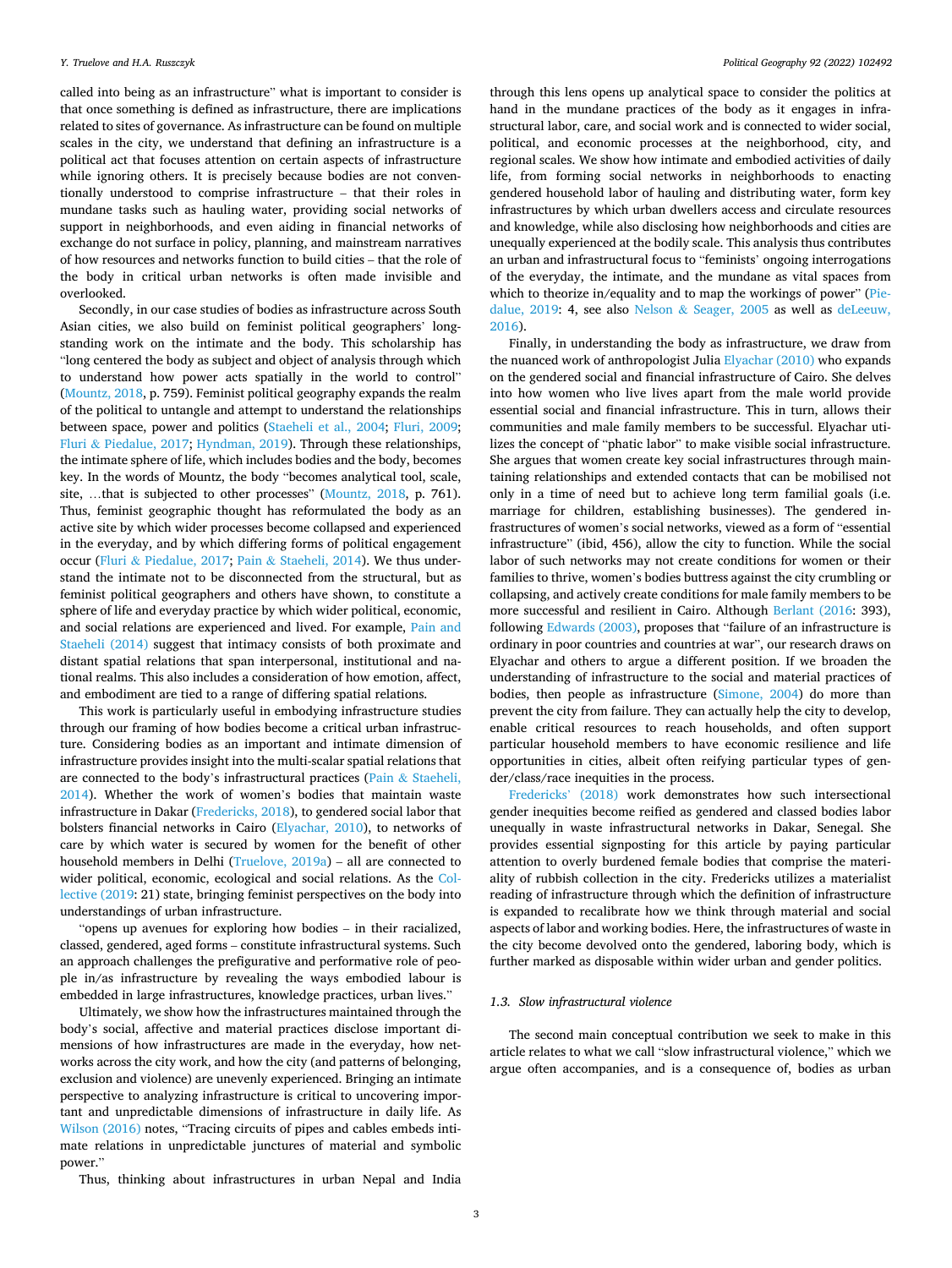infrastructure. In particular, we show in separate case studies in urban Nepal and India the *intersectional*<sup>1</sup> gendered dimensions of everyday infrastructural violence that emerge as bodies act as urban infrastructure. While a great deal of historical writing about women in the city has been concerned with safety and security (see Bondi & [Rose, 2003](#page-9-0)), and literature on urban violence has tended to focus on geopolitical warfare and spectacular violence (Graham & [Mcfarlane, 2015; Gregory, 2011](#page-9-0)), we use the framing of slow infrastructural violence to bring attention to mundane and slowly accruing forms of violence that accompany gendered infrastructural practices in the everyday city. Here we bring together literature that conceptualizes slow violence [\(Nixon, 2011](#page-9-0)), infrastructural violence (Rodgers & O'[Neill, 2012\)](#page-9-0), and feminist approaches to violence (Datta & [Ahmed, 2020;](#page-9-0) Pain & [Staeheli, 2014](#page-9-0)) in order to theorize the ways slow infrastructural violence results from embodied infrastructural practices.

Slow violence has been utilized as a conceptual device in the environmental and domestic spheres of life. In reference to the environment, Nixon'[s \(2011:](#page-9-0) 2) foundational work defines slow violence as:

"a violence that occurs gradually and out of sight, a violence of delayed destruction that is dispersed across time and space, an attritional violence that is typically not viewed as violence at all".

This concept can gain further nuance in relation to cities when tied to scholarly conceptualizations of "infrastructural violence" [\(Rodgers](#page-9-0) & O'[Neill, 2012](#page-9-0), p. 403), which understand infrastructural violence to be both active and passive and recognize first and foremost that "the workings of infrastructure can be substantially deleterious." While not taking an explicitly gendered lens, [Rodgers and O](#page-9-0)'Neill (2012: 404) assert that, as infrastructures rework relations between people and things in daily life, these relationalities are often "to the detriment of marginalized actors," but can receive little visibility since their deleterious effects often accrue slowly over time, rather than simply through spectacular events. Thus, while infrastructures can be the material embodiment of structural violence, revealing how networks of water, waste, and energy operate through political economic structures that exclude working class urbanites from equitable access, for example, infrastructures can also be what [Rodgers and O](#page-9-0)'Neill (2012) call "the instrumental medium" of a violence more akin to Nixon's conceptualization that takes place slowly over time. Here, understanding the violence of infrastructure means investigating how "the material organization and form of a landscape not only reflect but also reinforce social orders, thereby becoming a contributing factor to reoccurring forms of harm" (Rodgers & O'[Neill, 2012,](#page-9-0) p. 303). As bodies provide often invisible forms of infrastructure in daily practice, we bring a gendered and embodied lens to understanding the workings of "slow infrastructural violence": a violence of gendered (and intersectional) social orders that organizes urban landscapes, helps distribute and circulate resources, and that often leads to recurring forms of harm for particular gendered/classed/casted/racialized bodies in the city. Here, we also respond to feminist political geographers that advocate for further scholarship on the ways that slow violence "has clear though [until now] largely unexplored relevance for urban studies" [\(Pain, 2019](#page-9-0), p. 387).

We thus see the gradual accretion of slow infrastructural violence over time as part of infrastructural invisibility. Because bodies acting as infrastructures tend to be invisible, slow violence is a quality of this invisibility. In other words, we show that slow violence accretes over time as an unrecognized and unseen aspect of everyday intimate infrastructures: the waiting for water that prevents women from other

income opportunities or the physically taxing processes of hauling cumbersome buckets to provide water for drinking, washing and cooking in Delhi, and the social labor and networks of care that provide resilience in urbanizing Nepal but yield unequal effects for men and women. As indicated by [Elyachar \(2010\),](#page-9-0) this type of infrastructure does not leave easily visible traces on the ground for researchers to follow nor data for algorithms for engineers to reproduce. Its invisibility is part of its power to keep things the same. While not widely recognized or perceived, public visibility of these infrastructures and their violences occasionally happens at moments of rupture. For example, in the case study on Delhi, we will show how rupture occurs when Muslim men take over the typically feminized labor of finding water, with the result of disrupting patriarchal discourses and norms. As such practices stand out as against the norm, they thus reveal a visibility of relations that have otherwise remained normalized and status quo and present new openings for reworking and denaturalizing gendered infrastructural labor.

Finally, while few studies have taken a gendered lens to infrastructural violence (see Truelove & O'[Reilly, 2020](#page-10-0) and Datta & [Ahmed,](#page-9-0)  [2020](#page-9-0) for exceptions), our article draws from [Datta and Ahmed](#page-9-0)'s (2020) recent writing on gendered and intimate violence in relation to urban infrastructures. In studying violence against women in Thiruvanathapuram, Kerala, Datta and Ahmed importantly demonstrate that an *absence* of infrastructures such as water, toilets and public transport constitute a form of gendered and intimate violence. These scholars show how intimate infrastructures in the everyday, and particularly their absence or malfunction, not only spatializes structural violence, but critically reveals an "intimate and corporeal experience of this violence from the city to the household" (Datta & [Ahmed, 2020](#page-9-0), p. 68). While our work draws from Datta and Ahmed's approach to intimate infrastructures and focuses on the slow violence of the everyday, we diverge from this research in looking at the making of infrastructures (rather than their absence) through our conceptualization of bodies as infrastructure. We show how gendered bodies acting as urban infrastructure constitute a slow violence that reinforces patterns of harm that are experienced by the body as simultaneously affective, structural, intimate, and ongoing. This includes the hidden violences of gendered social orders that shape unequal infrastructural practices in the first place. Or additionally, the long-term, chronic physical and emotional tolls associated with finding and transporting resources like water, as well as lost life and income opportunities that can result for time devoted to the everyday labor surrounding infrastructure. In the following sections we show how the body works as an intimate (and thus often invisible) infrastructure of city life that circulates and enable resources to reach city dwellers, revealing the actually-existing infrastructures by which fragments are pieced together and made into social and material systems that keep resources circulating. Thus, conceptualizing bodies as infrastructure helps to reveal important patterns of invisibility related to how infrastructures are made in the everyday, how the city works, and how the city is unevenly, and often violently, experienced.

### *1.4. The body as infrastructure in Nepal's cities*

Bharatpur is located in the south-central part of Nepal, bordering India. From 2014 to 2018, its population increased from 150,000 to 270,000 and the geographic area doubled. It is visually transforming from rural agricultural land to settled neighbourhoods throughout the city. Many of its male residents are international migrants in Malaysia or in other more affluent countries. Dhangadhi is located in the far-west of Nepal and shares a border crossing with India. It has a population of 170,000 and it is the provincial hub for government. Many of Dhangadhi's residents work in India for very low wages compared to migrants working in Malaysia.

By looking at increasingly urbanizing Nepal we can see intimate social infrastructure in cities via a gendered lens. In some cities of Nepal, such as Bharatpur, it is the social infrastructure of mothers' groups which allows members to transmit meaning and economic value

 $1$  We utilize intersectional understandings of gender in this article, drawing on [Crenshaw](#page-9-0)'s (1989) foundational work on intersectionality, which accounts for the ways that other social identities such as race, class, caste, ability, sexuality, and religion intersects with and modifies gender identities and experiences.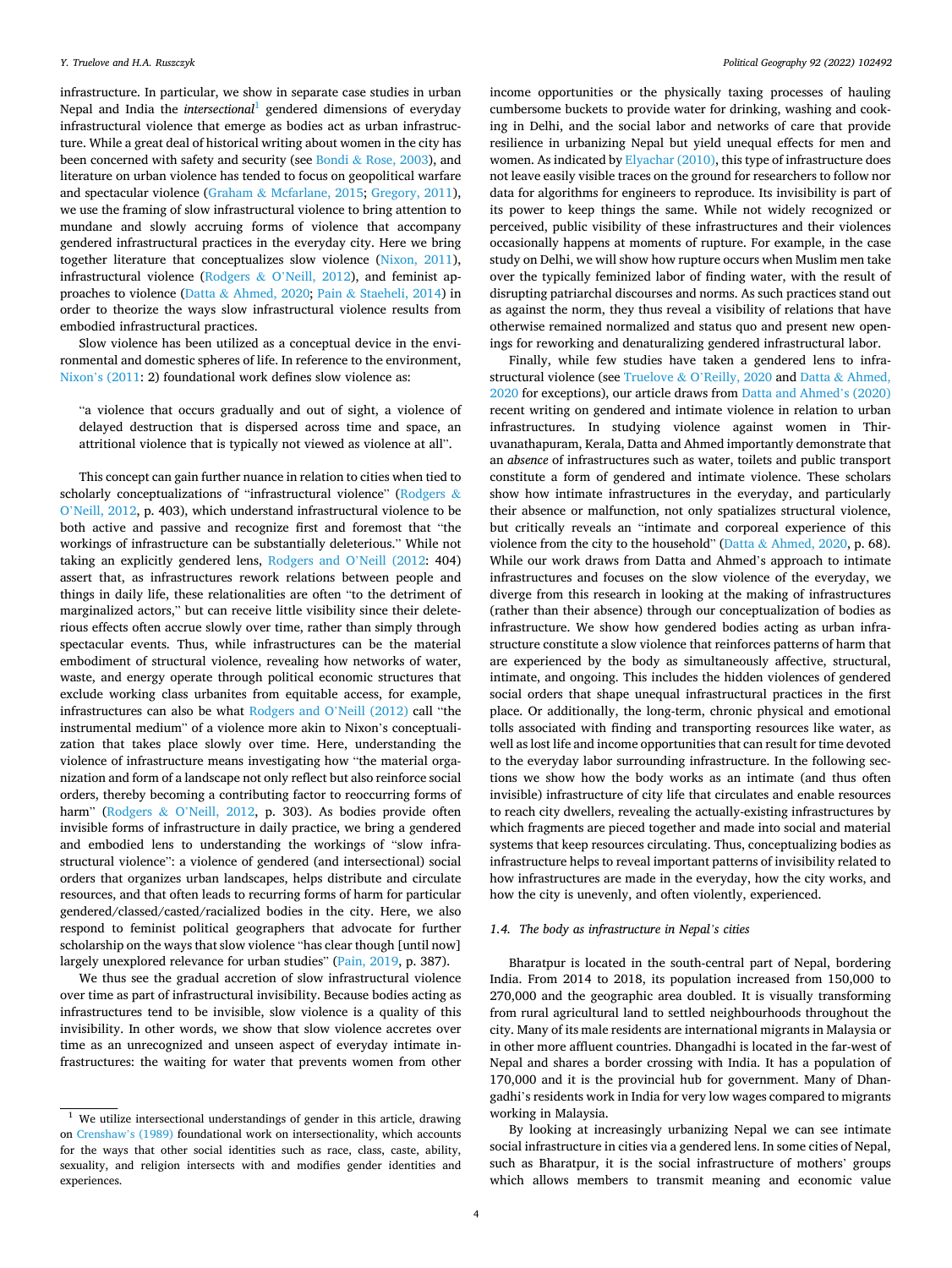through an exchange, while in other cities such as Dhangadhi, it is not through a group but rather an individual body that provides infrastructure. In Simone's discussion of infrastructure (2004: 419) he suggests:

"Such infrastructure remains largely invisible unless we reconceptualize the notion of belonging in terms other than those of a logic of group or territorial representation. People as infrastructure indicates residents' needs to generate concrete acts and contexts of social collaboration inscribed with *multiple identities* rather than in overseeing and enforcing modulated transactions among discrete population groups".

It is this weaving of diverse people with multiple identities as urban infrastructure that is useful as an analogy to Bharatpur, Nepal. People's maneuvering in mothers' groups, for example, is represented as geographical bound to the neighborhood because this is the form of urban infrastructure that is being made visible from this city. Through action in informal collectives, people are able to function as infrastructure in the manner Simone describes. Women organize themselves into mothers' groups with 60–100 members, on a neighborhood scale. The groups are between one and ten years old. The women interviewed explained that they established groups because they worried about basic infrastructural issues that were not being addressed by the local authorities. Often times, these mothers' groups are organized by caste, level of income and extended family networks, meanwhile excluding tenants as members. These intersections come to matter in the politics of infrastructure as bodies because there is always a hierarchy and a differentiation being made through different markers.

The mothers' groups provide a range of services: social support to each other as well as to vulnerable individuals in the neighborhood (who are not members), access to a group savings and credit scheme and they participate in government initiated 'environmental cleanliness campaigns' (the women clean and tidy the streets) in their neighborhood. In Bharatpur ward 4, the mothers' group members, led by Rita Devi, explain the range of activities during a focus group discussion in 2015:

"This mothers' group helps the poor women in the group when they have problems such as the death of a family member. We also work for health and sanitation in the community. We also manage problems in some households. We help children in poor families with stationery [for school]. We also provide food to old age people. We also do savings [scheme] and the people in need can use the money on a rotation basis".

With the help of a female community leader, I (Ruszczyk) held a focus group discussion with the Little Flower Mothers' group two hours after the Gorkha earthquake of April 2015 started. To my surprise, the members of the group stayed with me, while the ground beneath us shook and told me about their lives and their group. They explained that they wanted me to tell others about their efforts for the city that are unacknowledged by the government, indicating how visible work in local areas is rendered invisible at the city scale and within wider patriarchal social orderings. The women were proud of their activities and wanted respect from city-dwellers and political actors embedded in patriarchal structures. The members of the Little Flower Mothers' group overwhelmingly included high caste Brahmin women whose families owned land. The women were housewives, teachers or had other paid employment. During the focus group discussion, they explained that the purpose of the mothers' group is to provide essential support to the community that is lacking, whether it be infrastructures that bolster financial security or the cleaning of streets. As a personal benefit, through participation in the Little Flower Mothers' group, they can interact with other women. Otherwise they are physically restricted to their houses if they are not employed. These societal norms manage the mobility and actions of high caste Brahmin women.

During November 2017, in the city of Dhangadhi, women express pride in their infrastructural labor as volunteer municipal health and community liaison officers. While unpaid and voluntary, their responsibilities include guiding women through safe pregnancies, providing early childhood care, health and family planning and

immunization services. Often times the volunteer health officers treat cases of lower respiratory tract infections. The women work irregular and long hours, but they do not receive a salary and are not valued sufficiently to be paid by the local authority, as these infrastructures of care become naturalized as unpaid gendered labor of women. However, women's work as health infrastructure for the city provides the essential link between vulnerable populations in rural, semi urban, and urban communities and the formal health system [\(Public Services Interna](#page-9-0)[tional, 2018](#page-9-0), p. 11). But they (and their husbands whom I also interviewed) are angry that it is not only their labor that is unpaid: they must also pay for their own public transportation. The municipality trains the health workers and relies on their essential labor but is unwilling to compensate them or to reimburse for expenses. Instead the municipality saves municipal funds for other more visible infrastructure projects such as the provision of roads or street lighting. These social and material practices in cities that are rapidly growing show the politics of this bodily work at the intimate scale (both through groups and an individual basis) and how political dimensions of the city are played out in gendered bodies. The ways that bodies are utilized as everyday socio-technical infrastructure to serve the city is often invisible but continues with the acknowledgement and support of the patriarchal society and government structures.

#### *1.5. The body as infrastructure in Delhi*

Across Delhi's diverse neighborhoods, the everyday lives and routines of women are often shaped by both social and material practices to access household water. Due to patriarchal discourses and gender norms that relegate household water management to women's domestic labor, responsibility for water procurement across class groups predominately falls onto the bodies of female household members. It is through women's bodies, specifically women's gendered social and material practices, that an intimate infrastructure is made that actively subsidizes, and enables, water from (and beyond) the network to reach citydwellers. This all-too-invisible infrastructure is absent in dominant narratives of how water is circulated in India's capital. Yet the stress, strain, sacrifices and physical and emotional care that makes water flow reveals a critical and overlooked dimension of both how the urban metabolism of the city's waterworks come to function, and how the politics and infra-making (Lancione & [McFarlane, 2016](#page-9-0)) of the city itself is unevenly experienced.

While Delhi provides an average of two to four hours per day of centralized piped water to planned neighborhoods, excluding centralized water connections altogether from unplanned areas, the public water supply is often unreliable due to unequal allotments to differing districts, interruptions, lack of pressure, and leakages, each of which require social and material practices and negotiations of predominately middle-class women to overcome and circumvent. As women are primarily responsible for procuring and managing household water, it is common for middle-class women living in planned areas of the city to approach local Resident Welfare Associations (RWAs) to try to rectify water inadequacies to their homes. In addition, a water board (Delhi Jal Board) office might be visited to issue a complaint of sporadic water timings or faulty pipes, or neighbors might need to be persuaded to stop letting water overflow in their own household water storage tanks through (often illegal) pumps, preventing those down the line from filling their own. Women often compensate for insufficient water through the gendered time and labor of calling a private water tanker, buying bottled water, or negotiating and managing water sharing with a neighbor who has an illegal tubewell (personal communication, 2017).

Even if piped water arrives in adequate quantity to the planned city, it must be actively managed in real-time: pumps must be turned on when water is flowing and rooftop storage tanks must be filled to keep water so it can last the duration of the day or for days at a time for the household. Sometimes reverse osmosis machines are installed and utilized to filter the water so it will be potable. Women's social and material labor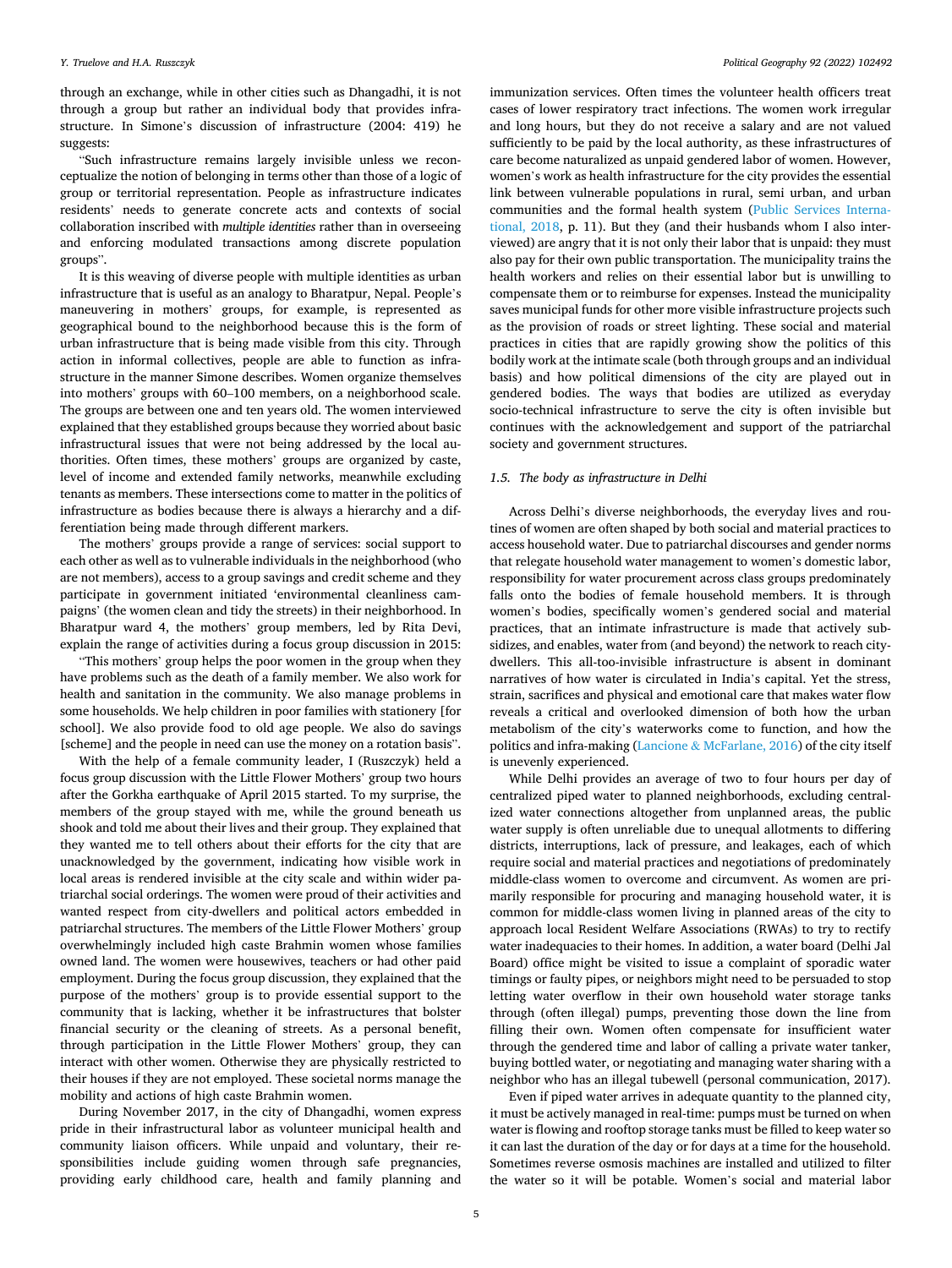provides the "bridge" between these infrastructural fragments ([McFar](#page-9-0)[lane, 2018\)](#page-9-0) to enable and manage the city's water supply, often so that men and children in Delhi's households have safer and accessible water. However, waiting for, finding, and timing water's arrival must be negotiated in tandem with (or at the expense of) women's other plans and opportunities. Furthermore, as women pump water, often with illegal motors, to store as much as possible in overhead tanks during the hours it is running, the rush for water is often fraught with conflict amongst women neighbors who cooperate with each other at other times of day. For example, as one middle-class woman (who works in the water sector herself) summarized about her own neighborhood's gendered water labor and conflicts:

"The same women who used to go together to drop their children to school in the morning would be fighting in the afternoon for that maybe 200 L of extra [piped] water [to store in overhead tankers]" ([BBC,](#page-9-0)   $2012$ ).<sup>2</sup>

As shown elsewhere ([Truelove, 2019b](#page-10-0)), the water security of women household members is often curtailed through the risks, time, hazards and sacrifices made to patch together fragmented infrastructural networks. Using their bodies as infrastructure enables not only their household members, but the city itself, to achieve higher levels of water security.

Thus, the politics of this bodily work, though highly normalized and thus invisible and taken for granted, is absolutely crucial to water politics at the city-scale. This is a politics of how "actually-existing" infrastructures, often invisible as they are relegated to the intimate sphere of everyday life, are pieced together and made into socio-technical systems that service the city. [Zerah \(1998](#page-10-0), [2000\)](#page-10-0) referred to this water labor as "compensation practices," estimating in the year 2000 that their worth totalled around Rs. 3 billion each year which was about twice the municipality's expenditure on its water supply during the same period of time. Here, the city's public network is able to render invisible many of its disruptions, gaps, and inadequacies through the embodied gendered labor that works on a daily basis to fill those gaps and ensure water is secured for households. Conversely, the gendered laboring bodies that pump, store, distribute, and negotiate neighborhood water distribution do not come to count or be seen in dominant understandings of the infrastructure by which water reaches city dwellers in the everyday. This not only represents a devaluing of labor that subsidizes the city's low costs and charges associated with distributing household water, but demonstrates how the politics of water infrastructure at the city scale is ever-reliant and intimately connected to the gender politics of water at the household and bodily scale.

### *1.6. Between empowerment and slow violence: informal financial infrastructure*

Informal community groups in Nepal often develop an urban financial infrastructural function through group savings schemes. Some groups such as the male-led neighborhood groups collect 100 or 200 NPR from each member (equivalent of \$1 - \$2 in April 2015) per month and annually they redistribute some of the funds to each participant (retaining 1000 NPR from each person in the financial scheme). The group members view the financial schemes as a fundamental part of the neighborhood group service provision. This new form of urban organization is rupturing historically unequal and destructive lending practices impacting the most vulnerable in the community. This informal, intimate infrastructure has somewhat relieved economic pressure on the very poor in Bharatpur and is changing social dynamics on multiple scales (individual and community level) for men. These new changing urban practices are mitigating slow violence of poverty and deprivation

for men but, importantly, not for women irrespective of intersectional markers including ethnicity, caste and class. The rigid patriarchal society is not motivated to better the situation of women.

The financial infrastructure of savings and credit schemes are also viewed as essential by all of the mothers' groups interviewed. The Little Flower Mothers' group in ward 4 explains that all members contribute 200 NPR monthly. Any woman can access the funds (if necessary) - up to 30,000 NPR with minimal interest. The most common uses for the money include medical treatment, private school tuition fees and materials and less frequently, for the construction of a house. The savings schemes provide women with economic empowerment, a financial safety net, and the psychological empowerment of "having a voice" in their community. Every member of a mothers' group mentions personal empowerment through finances. In Bharatpur, the women's saving and credit schemes do not provide income-generating loans; rather the group approach enables women to ensure household subsistence and survival, and at times, planning for the future. Through the management of funds, the women have control and power to support themselves and other women in a time of need without asking for approval from husbands. Through the provision of informal financial infrastructure in the form of the group saving and credit schemes, both the neighborhood groups and mothers' groups are addressing their perceived most important everyday risk in the city - economic security. The schemes are a safety net if a family faces extreme difficulty in their livelihoods strategy, if health deteriorates, in case of death or other everyday crises.

Tensions arise in cities when mothers' groups become too visible in terms of their labored infrastructure provision within rigid social orderings or when their requests for changes in neighbourhoods and cities become too loud for men to bear. Tensions also arise when mothers' groups become too powerful in terms of the amount of money they have under management. On a local level, there are tensions between mothers' groups who control their own financial schemes and other financial groups. The Little Flower Mothers' group explains that the local financial cooperative is not pleased with the power afforded to the Little Flower Mothers' group by managing their own funds. The financial cooperative has high expenses related to managing their funds while the mothers' group has minimal expenses due to free labor within the mothers' group. The financial cooperative wants "this mothers' group to be dissolved" and the money deposited directly into the financial cooperative instead to gain political power over the group's assets, according to the president of the mothers' group. On a municipal aggregated basis, the financial value of mothers' groups financial schemes in circulation could be in the range of  $$100,000 - $350,000$ .<sup>3</sup> Given the amount of money under informal management, it is not a surprise there is envy towards mothers' groups.

Slow violence and exploitation of gendered invisible infrastructure takes place in audacious yet common place ways. In another part of ward 4, the new male neighborhood group president earnestly explained that his management team would not "take" the mothers' group funds and distribute to the neighborhood group's members as grants (unlike his predecessor who had no qualms about stealing from the local mothers' group). When I asked the mothers' group about this theft, they responded with despair and anger towards the neighborhood group. Women felt humiliated and powerless. They were not allowed to control their own money and, simultaneously, they unwillingly continued to implement the dictates of the neighborhood group. The women continued to clean the streets and complete other tasks the neighborhood group (and local authority) "asked" of them, they did not have a choice. The threat that the neighborhood group could steal their money without any repercussions was always there. The slow violence placed upon women and their bodies, and even their hopes and aspirations for a

 $2$  Truelove interviewed this woman as part of the research on multiple occasions during 2012. The quotation comes from an interview of the same woman in a BBC news report from 2012.

<sup>&</sup>lt;sup>3</sup> The municipality does not know how many mothers' group exist in their city. This estimate of the value of financial schemes is based on Ruszczyk's knowledge from conducting research in this city for several years.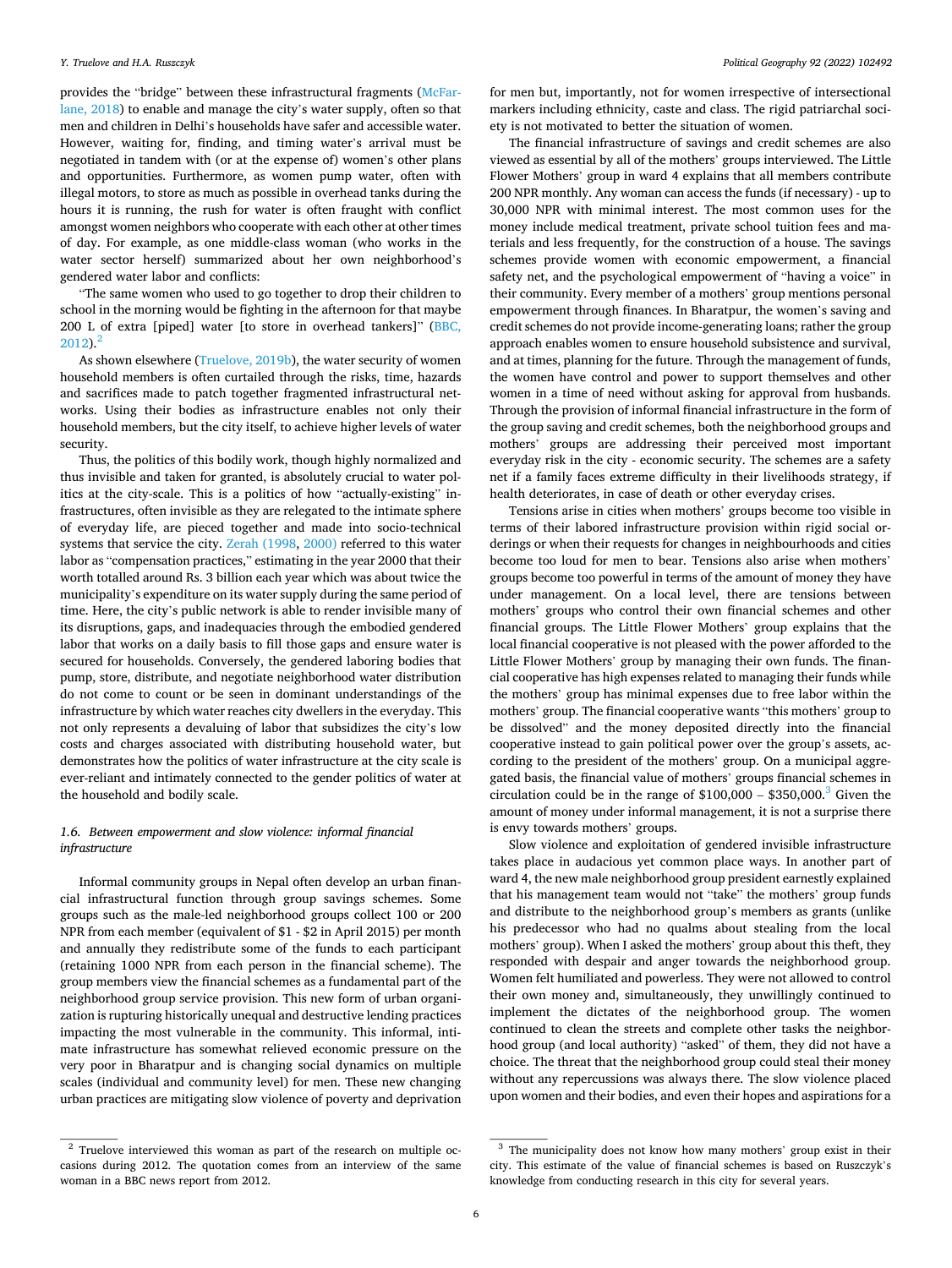future of their imagining, was rendered invisible to those not in the local area. There was no way for the women's groups to stake a larger claim. They were isolated in their neighbourhoods and did not know how to connect with other women's groups in the city. In this situation, the women were mindful of the patriarchal societal limitations in place that constrict their options for maneuvering. Several mothers' groups highlighted limitations of the mothers' group due to social constraints imposed by men (for example, wives need permission from husbands to join mothers' groups) and the government (who is not interested in engaging with urban concerns as articulated by women). The informal financial infrastructure can be considered empowerment and also slow violence that is affective with elements of shame, helplessness and anger, while also being intimate, elusive and ongoing. There are promises and perils of financial infrastructure.

In the case of Dhangadhi, the local authority was keen to utilize women as core municipal (but unpaid) staff who provided essential health services to the city's residents. Furthermore, they expected the women and their families to subsidize expenses such as travel and materials needed to give to poor health clients. Nixon argues that the impacts of slow violence are "pervasive but elusive" (2011: p.3). This type of violence "quietly accumulate[s] and defer[s] their damage over time" ([Davies, 2019,](#page-9-0) p. 2) leaving women devastated and angry yet simultaneously proud of their contribution to their communities and cities.

#### *1.7. Slow violence and fragmented water in unplanned Delhi*

In the unplanned *bastis* (small informal settlements) of Delhi such as Rampur Camp, $4$  slow violence constitutes a particular quality and outcome of the invisible and intimate infrastructures that make water flow. Slow infrastructural violence appears in the social orderings by which particular bodies experience chronic and accruing harms from a systematic exclusion from the public water network, the social reproduction and care that structure gendered water practices, the hazards of finding, negotiating and transporting water, and lost income, life opportunities, and even potentially life years due to the experience of mitigating a contaminated, insufficient, and irregular water supply.

Specifically, residents of Delhi's *bastis* are excluded from accessing centralized, in-house water connections from the public utility. The social and material labor of piecing together fragmented infrastructures beyond the network - including attempts to track, coax and store water from inadequate and unreliable local tube wells and erratic and insufficient tanker deliveries – relies on specific bodies. While patriarchal discourses position women across class groups as household water managers, intersections of class, caste, and religion work to compound infrastructural violence over time for particular urbanites. Firstly, working-class groups in Delhi face significantly more severe water problems and inadequacies as compared to middle and upper classes since the working class by-and-large lack centralized water connections due to the "illegality" of their housing, while often having less money and resources to circumvent water problems ([Truelove, 2019a](#page-10-0); [Zerah,](#page-10-0)  [2000;](#page-10-0) CAG, 2013). Their reliance on partial and fragmented infrastructures like tankers, tube wells, and privately purchased water often falls below baseline water levels of what the WHO (2003) deems necessary for meeting even basic needs ([CAG, 2013;](#page-9-0) [WHO, 2003\)](#page-10-0). Apart from the substantial struggles to find water in the wake of supply inadequacies, shortages of potable water in and of themselves are associated with dehydration, an inability to cook food if there is not sufficient water for cooking, and reliance on non-potable sources that lead to illness through contamination. Secondly, for non-dominant caste groups and Muslims among the working class, previous studies indicate that systems of ethno-religious discrimination can further erode access to, and control over, water infrastructures in Delhi's neighborhoods (see [Truelove, 2019a,](#page-10-0) [2016\)](#page-10-0). These groups might be excluded altogether

from local NGO development initiatives, ([Truelove, 2016](#page-10-0)) the last to receive access (at the highest price) when tube wells do service an area, and face other structural constraints (such as having no other family members in the city, or working as construction laborers) that further confine how they will problem-solve inadequate water flows during daylight hours. In Rampur Camp, it is the bodies of non-dominant caste and working class women, as well as Muslim working class men (who live without female family members), who bear the brunt of the slow violence of procuring and managing water beyond the piped network. This includes the labor, time and social networking required to negotiate access and piece together fragmented networks. This might entail sharing water with a neighbor, negotiating with politicians for closer access to tanker deliveries, or the everyday practices of waiting for, hauling, and managing water and its various uses, storage, and circulation for household members. Women in particular reported back and shoulder injuries, lost time and income-generating opportunities, exposure to increased harassment from men, and ongoing stress. Piecing infrastructural networks together forms a politics of care and social reproduction that levels compounded, yet often all too invisible, tolls on the city-dwellers who undertake this work.

Thinking through these intimate infrastructures thus opens up analytical space to consider the politics at hand in the mundane practices of the body as it engages in infrastructural labor, care, and the everyday maintenance of water flows that are connected to wider social, political, and economic processes at the neighborhood, city, and regional scales. Despite Delhi boasting more than 200 lppd of water in the city, largely drawn from regional areas and dams, specific social groups face intersectional inequalities that produce unequal burdens of both water procurement and insecurity. The slow violence of bodies working as a replacement for absent or defunct infrastructure is shaped by intersecting gender, class, caste, and ethno-religious power relations. As particular (gendered, classed and casted) bodies are unevenly tasked with supplementing and compensating for infrastructural inadequacies, other urban residents experience the benefits of increased water access and security that results.

For example, while dominant-caste women in Rampur Camp had stronger ties to the local leader and local water vendors, and could often use these social connections to press for increasing allotments of tube well water, non-dominant caste women had to find alternate and more laborious water solutions. This includes negotiating water access from places of work, for example, when tube well water in the settlement was not sufficient or had been disproportionately distributed to dominant caste groups. Women reported that "borrowing" water from their employers in the form of a few buckets a day when other water sources were scarce diminished their negotiating power and even work incomes, sometimes leading to not receiving their full wages. On the flip side, Muslim women and men in Rampur Camp experienced ethno-religious discrimination at the neighborhood and city scale that curtailed their access to local water sources. For example, a local NGO-initiative had not extended tubewell water pipes to their side of the settlement to the degree granted to Hindu residents, which Muslim residents attributed to patterns of long-term discrimination they encountered in Delhi. As a whole, infrastructures for Muslim residents were visibly lagging behind in the settlement, including drainage, concrete lanes, and electricity, placing higher burdens on these residents to problem-solve the basics of water access, a marked difference from that of their Hindu neighbors comparatively ([Truelove, 2016\)](#page-10-0). The Muslim community's exclusion from equitable tube well water caused residents to resort to alternate water sources, including buying small packets of water or walking to another settlement with a tubewell, in which the neighboring community was more willing to partly share the water. These situated material and structural forms of infrastructural deprivation show how slow violence accretes over time through both the limits of infrastructural access, and the body's work to compensate for absent, fragile and defunct networks.

For local, predominately Dalit women in Rampur Camp, time given 4 Rampur Camp is a psuedonym used to protect confidentiality.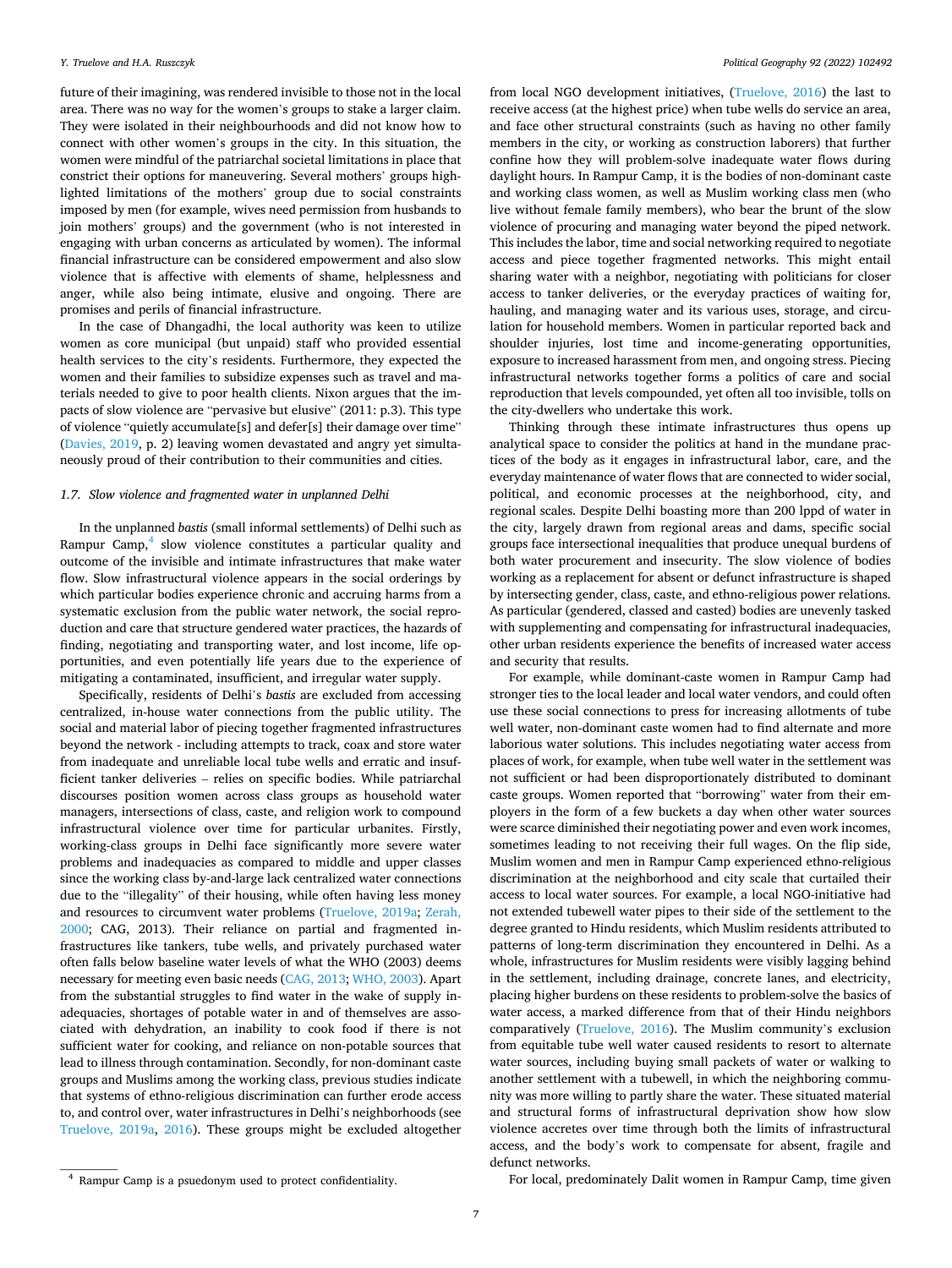to water also plays a key role in the nature and toll of slow infrastructural violence. Some women give up jobs, life opportunities and even take girl children out of school just to devote the time needed to find and secure critical water sources. This includes waiting for unpredictable state tanker deliveries to come on any given day, and filling and transporting as much water as possible in the few minutes water is available after a tanker's arrival. Others face harassment, and even violence, when they seek out water sources outside their own communities, such as using water from another neighborhood's tube well, buying temporary stores of water packets or sachets, or visiting local government (Delhi Jal Board) offices to speak with engineers and even politicians about improving water deliveries (through more regular tankers). Most women interviewed expressed, for example, that it was not safe to walk the streets to neighboring areas to seek out water (and sanitation), and thus women often tried to coordinate so they could go in groups. Such experiences compound the emotional stress experienced due to a lack of water with the risks of facing harassment from men on the streets, and even within shops and offices, as women seek out alternate water sources.

While the robbing of life hours (and accompanied physical and mental strain) that are given to managing water – that for some accrues into years that could be devoted to other life purposes and opportunities – remains a source of unrecognized, invisible and slow infrastructural violence, moments of rupture do occasionally occur. Such ruptures help disclose both the highly gendered and intersectional dimensions of this slow violence, and bring attention to its deleterious embodied effects. In 2012 in Rampur Camp, Truelove observed Muslim men from Bihar living on their own, having left wives and families behind in rural areas to tend land. Due to the absence of women from many households on this side of the neighborhood, the gendered labor of finding water (as well as other household tasks such as cooking) becomes suddenly reversed. As Muslim men took on the gendered labor of finding water due to their wives' absence, these men's water practices disrupt patriarchal norms and gain visibility as their male bodies stand out against the gender norm. For example, on any given evening Muslim men could be seen carrying heavy containers of water on their shoulders, accessed from the neighboring settlement's tubewell [\(Truelove, 2019b](#page-10-0)). While [Star \(1999\)](#page-10-0) indicates that infrastructures often become visible at the moment of breakdown, here the breakdown of infrastructure that brings visibility is the sudden rupturing of embodied and patriarchal reproductive labor, a breakdown in social structures that reverses the norm of the female body working as an infrastructure of household water provisioning. As Muslim men take on the typically feminized labor to procure and transport water after 12-h long shifts working on constructions sites, they resort to a variety of strategies to gain even the most minimal amounts of water. It was common to hear expressions amongst this group that problem-solving water was the most stressful element of living in Delhi, and that it had become so dire they often did not have sufficient water to cook food, and instead had to use money to buy food from informal vendors, which further eroded away their earnings to send back home to their families in rural Bihar ([Truelove, 2016, 2019b](#page-10-0)).

### **2. Conclusion**

This paper approaches intimate everyday infrastructures in urban Nepal and India through the lens of gendered bodies as infrastructure. As such, one of the primary goals of the paper is to open up analytical space to consider the everyday politics and practices that shape, and become (re)produced, as bodies engage in infrastructural labor, care, knowledge networks and social work. These are the often unseen yet critical infrastructures and embodied practices that help neighborhoods and cities to function, and also reflect social relations and hierarchies, slow violences and unequal patterns of urban inclusion and exclusion. In our comparative case studies of Bharatpur, Dhangadhi and Delhi, we show how gendered bodies as infrastructure are connected to wider social, political, and economic processes at the neighborhood, city and regional

scale, demonstrating how the politics of the city is intimately connected to the gendered politics of the body, and vice versa. As such, we contribute to new work in feminist geography utilizing a gendered and intersectional approach to understand the bodily scale and sphere of urban infrastructures, and its associated gendered forms of slow violence in cities.

Firstly, our respective case studies utilize a gendered intersectional approach to show how wider politics and governmental structures at the city and regional scale become unevenly experienced intimately at the bodily scale. Drawing on feminist political geography work on the body, we demonstrate the ways such wider politics profoundly shape how infrastructures are made in the everyday, and whose gendered/casted/ classed/racialized bodies disproportionately (and often invisibly) engage in circulating critical resources, materials, and knowledge in their communities. As such, we hope to contribute to [De Leeuw](#page-9-0)'s (2016, [16\)](#page-9-0) call for "a deeper engagement with the political geographies formed in everyday intimacies". This analysis seeks to bring visibility to gendered infrastructural practices and networks that often go understudied and are rarely acknowledged in policy, planning and research. It also allows us to think comparatively about how gender operates in tandem with other key identities (caste/class/race/ethno-religious identities) in relation to unequal embodied experiences of urban infrastructure. Notably, giving analytical attention to intersectionality at each field site reveals important differences in the ways diverse social groups in urban Nepal and India unevenly experience "infra-making" (Lancione & [McFarlane, 2016](#page-9-0)) in the everyday through wider gender, caste and class politics. While gendered invisible infrastructural labor, patterns of care, and social relations all shaped how infrastructures are built in each city of study, such networks are heavily inflected by caste, class and ethno-religious politics in urbanizing South Asia.

For residents in Bharatpur, for example, middle-class Brahmin women (and home owners) experienced particular caste and class based politics that provided complex openings and closures with regard to the social labor to build financial networks of support in mother's groups. Many Brahmin middle-class women reported a lowering of perceived risks in the city and that a sense of economic security was achieved through the mother's groups provision of informal financial infrastructure at the local and household scale. However, patriarchal governmental structures at the neighborhood and municipal government scale worked to curtail some women's power over this savings and credit infrastructure, with the tacit condoning of such practices by local male authorities, community leaders, and even husbands. Such findings speak to the necessity for urban scholars across locations to take seriously the ways differing patterns of intersectionality are tied to the everyday politics and uneven experiences of infrastructure.

In Delhi, social, political, and economic processes at the neighborhood, city and regional scale shaped differing gendered infrastructures and embodied water practices at the intra-household scale. While governmental structures at the city and regional level have put in place laws that widely exclude the urban poor (specifically those living in unplanned areas of the city) from centralized water connections, our research demonstrates that the provision of public water even in planned areas of the city (that are assumed to receive adequate per capita water deliveries) nonetheless relies upon the gendered labor and time of women's bodies in order to circulate. The unacknowledged and unremunerated gendered labor of storing, managing, and distributing household water amongst middle class women creates tensions between neighbors, interrupts and even hijacks women's routines, and curtails other life and income-earning opportunities. For residents of unplanned areas in the city such as Rampur Camp, the quest to piece together water infrastructures beyond the network disproportionately falls onto the bodies and daily practices of non-dominant caste women and Muslim men of lower socio-economic groups. For the few Brahmin women living in the area, and many Hindu men, accessing water was not identified within research interviews as a major problem in their own daily routines, precisely because it was either handled by other household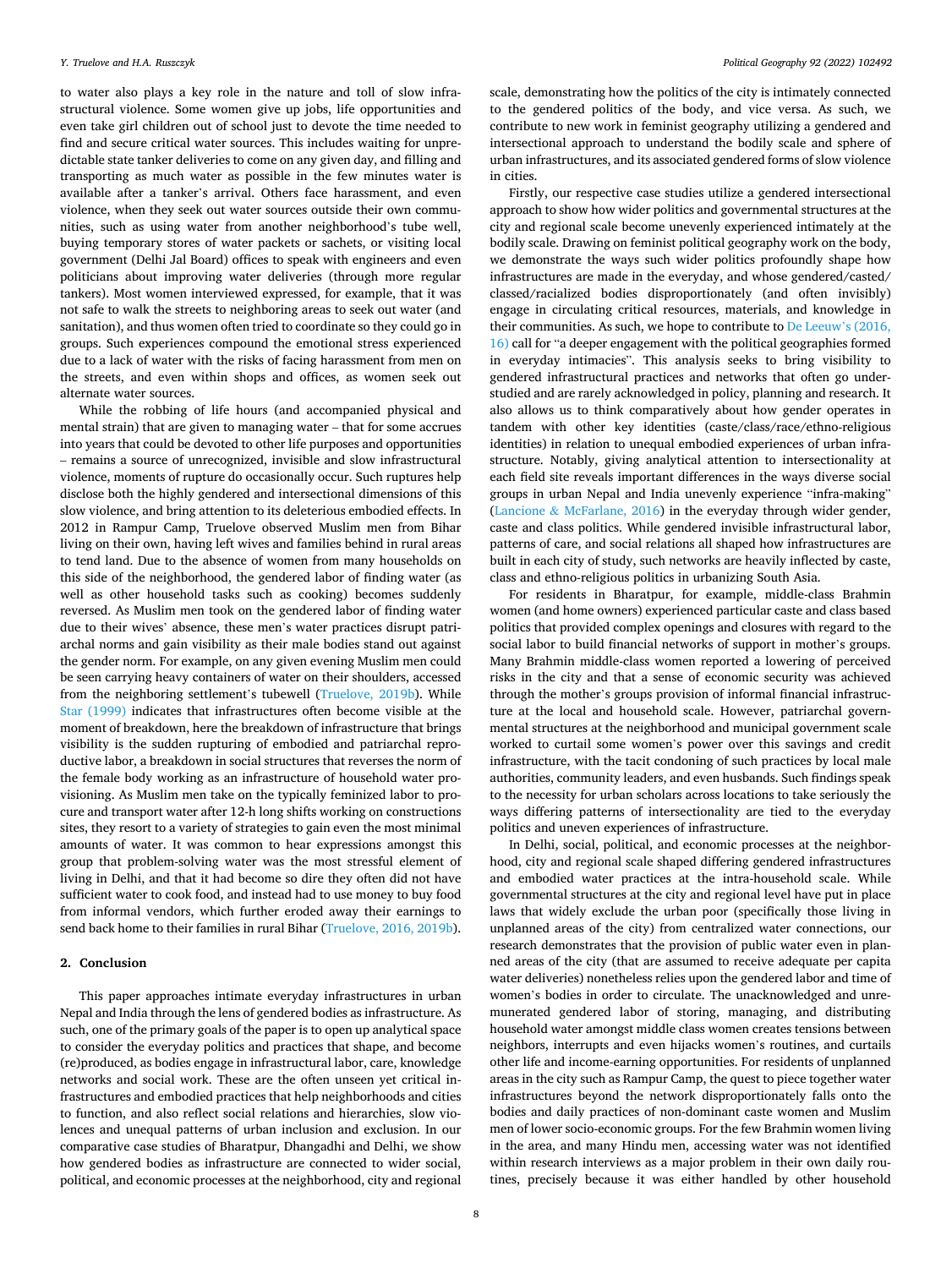#### <span id="page-9-0"></span>*Y. Truelove and H.A. Ruszczyk*

members, or provisioned at relatively more secure levels through dominant caste relations and connections in the settlement. Here, we see not only how intersectional gender/class/caste/ethno-religious politics come to matter in shaping the everyday life of infrastructure, but also how particular neighborhoods and household members benefit from the circulation of resources that are provisioned through the ongoing labor, care, and social networks of others.

Lastly, and related, our research shows that the invisibility of these everyday intimate practices of particular bodies to provision infrastructure is deeply connected to what we term "slow infrastructural violence." Here we contribute to feminist geographical work that gives attention to the gendered and urban dimensions of "confronting the often invisible, systematically maintained, and normalized 'slow violence' experienced by disposed and marginalized peoples" (Piedalue, 2019, p. 2). Slow violence accretes over time as an unrecognized yet critical dimension of the embodied experience of infrastructural networks in the city. We show how it manifests through unequal gendered social hierarchies and relations coupled with forms of long-term and disproportionate forms of harm associated with practices such as waiting for and hauling water on a daily basis in Delhi, or providing unrecognized and unremunerated forms of care and maintenance that the municipality is failing to provide in Bharatpur's streets and lanes, or not paying health workers to do essential public sector work in Dhangadhi. These simultaneous infrastructural politics and material configurations reveal important dimensions of urban inclusion and exclusion that have to be understood at the intra-household and bodily scale, profoundly shaping the uneven experience of the city for urban residents. We thus call for not only more engagement theoretically and empirically with the multiplicity of urban infrastructures that enable resources to circulate and cities to be built in the everyday, but also extending our understanding of the socio-materiality of infrastructure to include bodies in order to understand the intimate and gendered infrastructural politics of the city.

#### **Declaration of competing interest**

We have no conflict of interest, or declarations of interest, to report. The article also has not been submitted at any time to any other journal.

#### **Acknowledgements**

The authors would like to thank Jennifer Fluri for her thoughtful feedback that strengthened the article. We would also like to thank the organizers, Kathleen Stokes, Alejandro De Coss-Corzo, and Hanna Ruszczyk, and participants of the Labouring Infrastructures workshop held at the University of Durham, which helped to foster and push forward ideas for this article.

#### **References**

- Amin, A. (2014). Lively infrastructure. *Theory*. *Culture & Society, 31*(7–8), 137–161. <https://doi.org/10.1177/0263276414548490>
- BBC. (2012). Our world's water crisis Accessed at [https://www.youtube.com/watch?](https://www.youtube.com/watch?v=jscOuWpw_iU&t=725s)   $v = jsc$ OuWpw\_iU&t=725s. (Accessed 6 July 2021).
- Berlant, L. (2016). The commons: Infrastructures for troubling times\*. *Environment and Planning D: Society and Space, 34*(3), 393–419. [https://doi.org/10.1177/](https://doi.org/10.1177/0263775816645989) [0263775816645989](https://doi.org/10.1177/0263775816645989)
- [Bondi, L., & Rose, D. \(2003\). Constructing gender, constructing the urban: A review of](http://refhub.elsevier.com/S0962-6298(21)00152-9/sref6) [anglo-American feminist urban geography.](http://refhub.elsevier.com/S0962-6298(21)00152-9/sref6) *Gender, Place and culture*. *A Journal of [Feminist Geography, 10](http://refhub.elsevier.com/S0962-6298(21)00152-9/sref6)*(3), 229–245.
- [Carse, A. \(2017\). Keyword: infrastructure: How a humble French engineering term](http://refhub.elsevier.com/S0962-6298(21)00152-9/sref7)  [shaped the modern world. In P. Harvey, C. Jensen, & A. Morita \(Eds.\),](http://refhub.elsevier.com/S0962-6298(21)00152-9/sref7) *Infrastructures and social complexity : A companion* (pp. 27–[40\). Abingdon, Oxon ; New York, Ny:](http://refhub.elsevier.com/S0962-6298(21)00152-9/sref7)  **[Routledge](http://refhub.elsevier.com/S0962-6298(21)00152-9/sref7)**
- Collective. (2019). Interlude, feminist approaches to infrastructure. In A. De Coss-Corzo, H. Ruszczyk, & K. Stokes (Eds.), *Labouring urban infrastructure. Digital magazine*. Retrieved from [http://hummedia.manchester.ac.uk/institutes/mui/Infrastruc](http://hummedia.manchester.ac.uk/institutes/mui/InfrastructuresZine191007.pdf) [turesZine191007.pdf](http://hummedia.manchester.ac.uk/institutes/mui/InfrastructuresZine191007.pdf).
- [Comptroller and Auditor General of India, & CAG. \(2013\).](http://refhub.elsevier.com/S0962-6298(21)00152-9/sref9) *Government of Delhi, report of [the comptroller and auditor general of India on social sector](http://refhub.elsevier.com/S0962-6298(21)00152-9/sref9)*. Delhi: Government of [India. Report No. 2 of 2013.](http://refhub.elsevier.com/S0962-6298(21)00152-9/sref9)
- [Crenshaw, K. \(1989\). Demarginalizing the intersection of race and sex: A black feminist](http://refhub.elsevier.com/S0962-6298(21)00152-9/sref10)  [critique of antidiscrimination doctrine, feminist theory and antiracist politics.](http://refhub.elsevier.com/S0962-6298(21)00152-9/sref10)
- *[University of Chicago Legal Forum, 1989](http://refhub.elsevier.com/S0962-6298(21)00152-9/sref10)*(1) (Article 8). [Datta, A., & Ahmed, N. \(2020\). Intimate Infrastructures: The rubrics of gendered safety](http://refhub.elsevier.com/S0962-6298(21)00152-9/sref11)  [and urban violence in India.](http://refhub.elsevier.com/S0962-6298(21)00152-9/sref11) *Geoforum, 110*(March), 67–76, 2020.
- Davies, T. (2019). *Slow violence and toxic geographies: 'Out of sight' to whom? Environment and planning C: Politics and space* (Vol. 239965441984106). [https://doi.org/](https://doi.org/10.1177/2399654419841063)  [10.1177/2399654419841063](https://doi.org/10.1177/2399654419841063)
- [Edwards, P. \(2003\). Infrastructure and modernity: Force, time, and social organisation in](http://refhub.elsevier.com/S0962-6298(21)00152-9/sref13)  [the history of sociotechnical systems. In T. J. Misa, P. Brey, & A. Feenberg \(Eds.\),](http://refhub.elsevier.com/S0962-6298(21)00152-9/sref13)  *Modernity and technology* (pp. 185–[225\). Cambridge: MIT Press.](http://refhub.elsevier.com/S0962-6298(21)00152-9/sref13)
- Elyachar, J. (2010). Phatic labor, infrastructure, and the question of empowerment in Cairo. *American Ethnologist, 37*(3), 452–464. [https://doi.org/10.1111/j.1548-](https://doi.org/10.1111/j.1548-1425.2010.01265.x) [1425.2010.01265.x](https://doi.org/10.1111/j.1548-1425.2010.01265.x)
- [Fluri, J. L. \(2009\). Geopolitics of gender and violence 'from below](http://refhub.elsevier.com/S0962-6298(21)00152-9/sref15)'. *Political Geography, 28*[\(4\), 259](http://refhub.elsevier.com/S0962-6298(21)00152-9/sref15)–265.
- Fluri, J. L., & Piedalue, A. (2017). Embodying violence: Critical geographies of gender, race, and culture. *Gender, Place & Culture, 24*(4), 534–544. [https://doi.org/10.1080/](https://doi.org/10.1080/0966369X.2017.1329185)  [0966369X.2017.1329185](https://doi.org/10.1080/0966369X.2017.1329185)
- Fredericks, R. (2018). *[Garbage citizenship: Vital infrastructures of labor in Dakar, Senegal](http://refhub.elsevier.com/S0962-6298(21)00152-9/sref17)*. [Durham And London Duke University Press.](http://refhub.elsevier.com/S0962-6298(21)00152-9/sref17)
- Graham, S., & Mcfarlane, C. (2015). *[Infrastructural lives: Urban infrastructure in context](http://refhub.elsevier.com/S0962-6298(21)00152-9/sref19)*. [New York, Ny: Routledge, Taylor](http://refhub.elsevier.com/S0962-6298(21)00152-9/sref19) & Francis Group. London.
- [Gregory, D. \(2011\). The everywhere war.](http://refhub.elsevier.com/S0962-6298(21)00152-9/sref20) *Geography Journal, 177*(3), 238–250. [Harvey, P., Bruun Jensen, C., & Morita, A. \(2017\). Introduction: Infrastructural](http://refhub.elsevier.com/S0962-6298(21)00152-9/sref21)  complications. *Infrastructures and social complexity: A companion* (pp. 1–22). Taylor
- [and Francis Group](http://refhub.elsevier.com/S0962-6298(21)00152-9/sref21). [Hyndman, J. \(2019\). Unsettling feminist geopolitics: Forging feminist political](http://refhub.elsevier.com/S0962-6298(21)00152-9/sref22)
- [geographies of violence and displacement.](http://refhub.elsevier.com/S0962-6298(21)00152-9/sref22) *Gender, Place & Culture, 26*(1), 3–29.
- Lancione, M., & McFarlane, C. (2016). Life at the urban margins: Sanitation infra-making and the potential of experimental comparison. *Environment and Planning A: Economy and Space, 48*(12), 2402–2421. <https://doi.org/10.1177/0308518x16659772>
- Larkin, B. (2013). The politics and poetics of infrastructure. *Annual Review of Anthropology, 42*(1), 327–343. [https://doi.org/10.1146/annurev-anthro-092412-](https://doi.org/10.1146/annurev-anthro-092412-155522) [155522](https://doi.org/10.1146/annurev-anthro-092412-155522)
- Lawhon, M., Nilsson, D., Silver, J., Ernstson, H., & Lwasa, S. (2018). Thinking through heterogeneous infrastructure configurations. *Urban Studies, 55*(4), 720–732. [https://](https://doi.org/10.1177/0042098017720149)  [doi.org/10.1177/0042098017720149](https://doi.org/10.1177/0042098017720149)
- de Leeuw, S. (2016). Tender grounds: Intimate visceral violence and British Columbia's colonial geographies. *Political Geography*, (52), 14–23. [https://doi.org/10.1016/j.](https://doi.org/10.1016/j.polgeo.2015.11.010)  [polgeo.2015.11.010](https://doi.org/10.1016/j.polgeo.2015.11.010)
- [McFarlane, C. \(2018\). Fragment urbanism: Politics at the margins of the city.](http://refhub.elsevier.com/S0962-6298(21)00152-9/opt4ZTGS5q8Xe) *Environment and Planning D*. *[Society and Space, 36](http://refhub.elsevier.com/S0962-6298(21)00152-9/opt4ZTGS5q8Xe)*(6), 1007–1025.
- McFarlane, C., & Robinson, D. N. (2012). Introduction—experiments in comparative urbanism. *Urban Geography, 33*(6), 765–773. [https://doi.org/10.2747/0272-](https://doi.org/10.2747/0272-3638.33.6.765) [3638.33.6.765](https://doi.org/10.2747/0272-3638.33.6.765)
- [McFarlane, C., Silver, J., & Truelove, Y. \(2017\). Cities within cities: Intra-urban](http://refhub.elsevier.com/S0962-6298(21)00152-9/sref28) [comparison of infrastructure in Mumbai, Delhi and cape town.](http://refhub.elsevier.com/S0962-6298(21)00152-9/sref28) *Urban Geography, 38*  [\(9\), 1393](http://refhub.elsevier.com/S0962-6298(21)00152-9/sref28)–1417.
- [Millington, N. \(2018\). Producing water scarcity in S](http://refhub.elsevier.com/S0962-6298(21)00152-9/sref29)ão Paulo, Brazil: The 2014-2015 [water crisis and the binding politics of infrastructure.](http://refhub.elsevier.com/S0962-6298(21)00152-9/sref29) *Political Geography, 65*, 26–34.
- Mountz, A. (2018). Political geography III. *Progress in Human Geography, 42*(5), 759–769. <https://doi.org/10.1177/0309132517718642>
- Nelson, L., & Seager, J. (2005). *[A companion to feminist geography](http://refhub.elsevier.com/S0962-6298(21)00152-9/sref31)*. Malden, Ma: Blackwell [Pub](http://refhub.elsevier.com/S0962-6298(21)00152-9/sref31).
- Nixon, R. (2011). *[Slow violence and the environmentalism of the poor](http://refhub.elsevier.com/S0962-6298(21)00152-9/sref32)*. Cambridge, [Massachusetts: Harvard University Press](http://refhub.elsevier.com/S0962-6298(21)00152-9/sref32).
- Pain, R. (2019). Chronic urban trauma: The slow violence of housing dispossession. *Urban Studies, 56*(2), Article 004209801879579. [https://doi.org/10.1177/](https://doi.org/10.1177/0042098018795796) 0042098018795796
- Pain, R., & Staeheli, L. (2014). Introduction: Intimacy-geopolitics and violence. *Area, 46*  (4), 344–347.<https://doi.org/10.1111/area.12138>
- Piedalue, A. D. (2019). *Slow nonviolence: Muslim women resisting the everyday violence of dispossession and marginalization. Environment and planning C: Politics and space* (Vol. 239965441988272). <https://doi.org/10.1177/2399654419882721>
- Public Services International. (2018). *Community-based health workers' struggle in Nepal enters a new phase*. April 2018 [http://www.world-psi.org/en/community-based-h](http://www.world-psi.org/en/community-based-health-workers-struggle-nepal-enters-new-phase)  [ealth-workers-struggle-nepal-enters-new-phase](http://www.world-psi.org/en/community-based-health-workers-struggle-nepal-enters-new-phase).
- Ranganathan, M., & Balazs, C. (2015). Water marginalization at the urban fringe: Environmental justice and urban political ecology across the North–south divide. *Urban Geography, 36*(3), 403–423. [https://doi.org/10.1080/](https://doi.org/10.1080/02723638.2015.1005414)  [02723638.2015.1005414](https://doi.org/10.1080/02723638.2015.1005414)
- Rodgers, D., & O'Neill, B. (2012). Infrastructural violence: Introduction to the special issue. *Ethnography, 13*(4), 401–412. <https://doi.org/10.1177/1466138111435738>
- [Ruszczyk, H, Nugraha, E, & de Villiers. \(2021\). I. In](http://refhub.elsevier.com/S0962-6298(21)00152-9/optlBOjNAweGn) *Overlooked cities: Power, politics and [knowledge beyond the urban south](http://refhub.elsevier.com/S0962-6298(21)00152-9/optlBOjNAweGn)*. New York: Routledge.
- [Ruszczyk, H. A. \(2017\). Doctoral thesis\). In](http://refhub.elsevier.com/S0962-6298(21)00152-9/sref39) *The everyday and events: Understanding risk [perceptions and resilience in urban Nepal](http://refhub.elsevier.com/S0962-6298(21)00152-9/sref39)*. Durham University UK.
- Silver, J. (2014). Incremental infrastructures: Material improvisation and social collaboration across post-colonial accra. *Urban Geography, 35*(6), 788–804. [https://](https://doi.org/10.1080/02723638.2014.933605)  [doi.org/10.1080/02723638.2014.933605](https://doi.org/10.1080/02723638.2014.933605)
- Simone, A. (2004). People as infrastructure: Intersecting fragments in Johannesburg. *Public Culture, 16*(3), 407–429.<https://doi.org/10.1215/08992363-16-3-407>
- [Staeheli, L., Kofman, E., & Peake, L. \(2004\).](http://refhub.elsevier.com/S0962-6298(21)00152-9/sref42) *Mapping women, making politics: Feminist [perspectives on political geography](http://refhub.elsevier.com/S0962-6298(21)00152-9/sref42)*. Psychology Press.